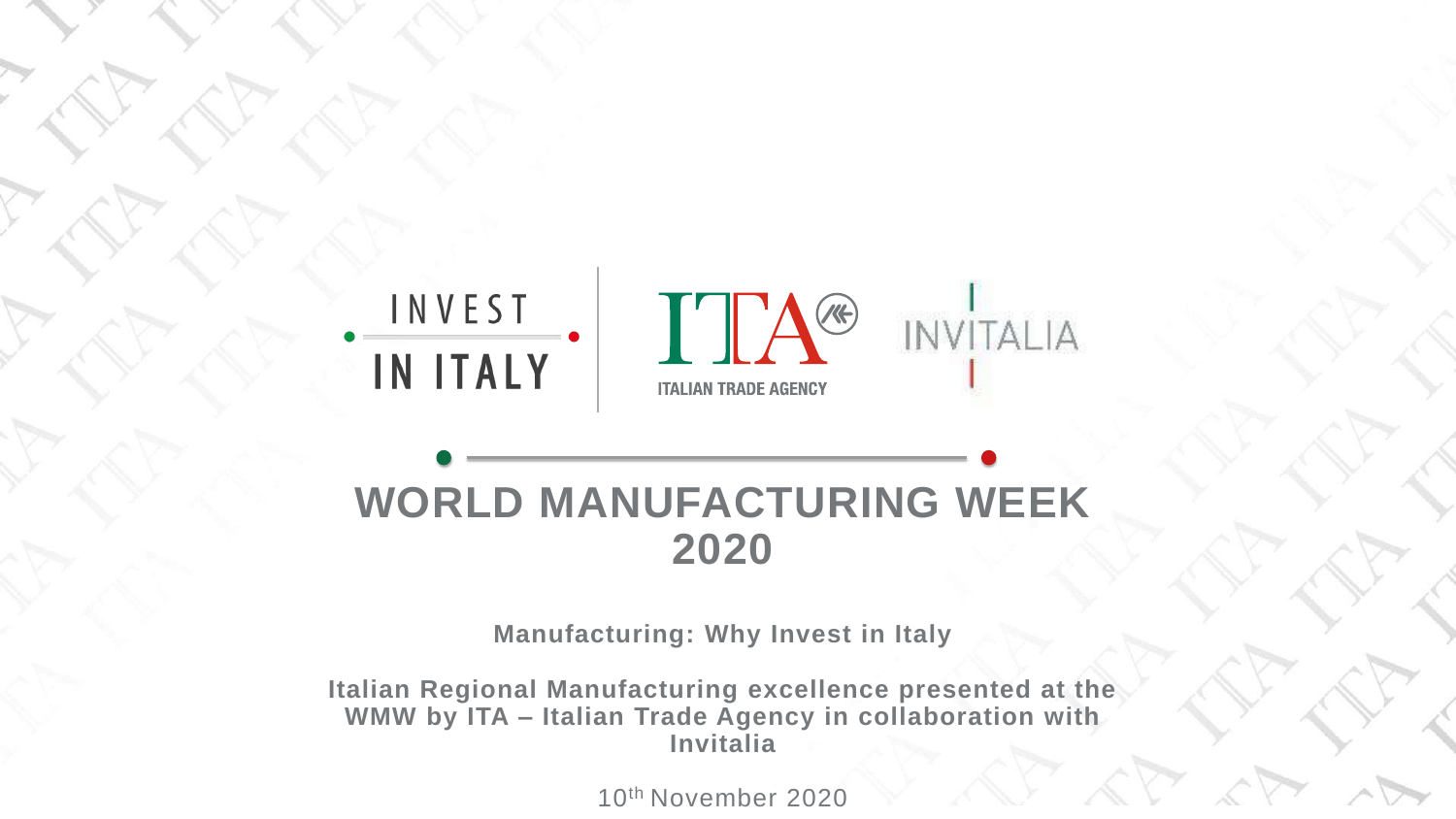





## **SIKELIA REGIONAL INNOVATION HUB**

**Sicily for Innovation and Knowledge at European and international Level through artificial Intelligence and enabling digitAl technologies & systems 4.0**

> **Francesco Pinelli** Region of Sicily, Department for Economic Development Executive responsible for the implementation of the Smart Specialization Strategy S3 Sicily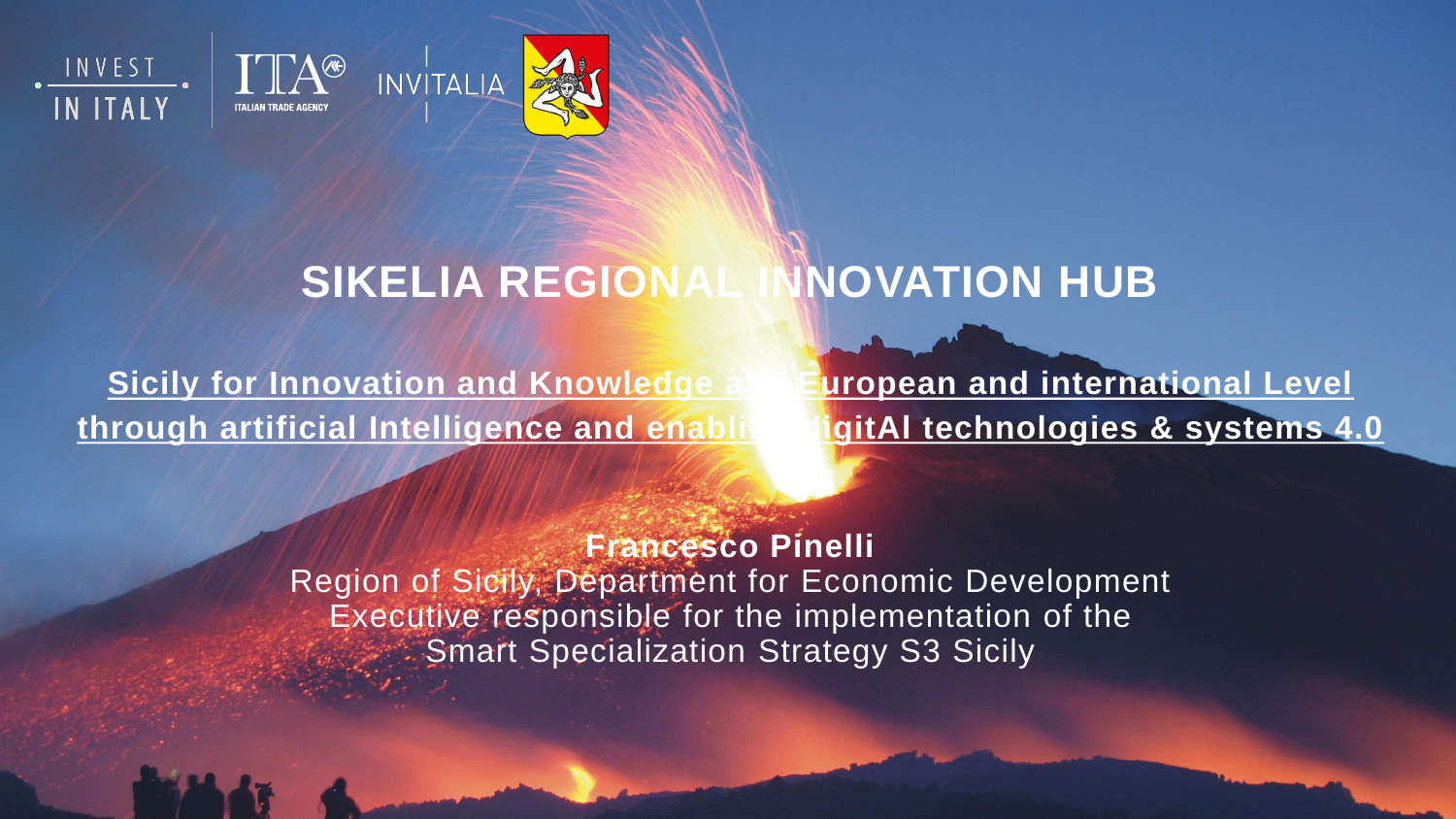- Objective and distinctive feature : The innovation ecosystem model of **Sikelia** brings together key-players (public and pvt) in **Net SW, ecommerce, virtual farms&labs, telepresence, artificial and augmented reality, e-learning, digital services, digital PA, smart mobility, south-working.**
- Location: **Sicily (Catania and Palermo)**
- Area / field of Innovation: **artificial intelligence and enabling digital technologies & systems 4.0.**
- Target investment: **digital industrial partnership.**
- Investors: **Venture Capital; Competence Center in the field of AI & digital technologies 4.0.**
- Goals: **The goals are to identify and interact with key innovators startups, technical network, academics, - helping to develop sciencebased disruptive Innovation (I5.0) within the 4 pillars of the «European Digital Innovation Hubs» (EDIHs):** 1) **Test before invest, 2) Support to find investment, 3)Skill and training 4) Innovation ecosystem and networking.**

## **A European Digital Innovation Hub in Sicily**



# **KEY FACTS AND FIGURES**



### **SUPPORT TO FIND INVESTMENT**

**INNOVATION ECOSYSTEM AND NETWORKING**

)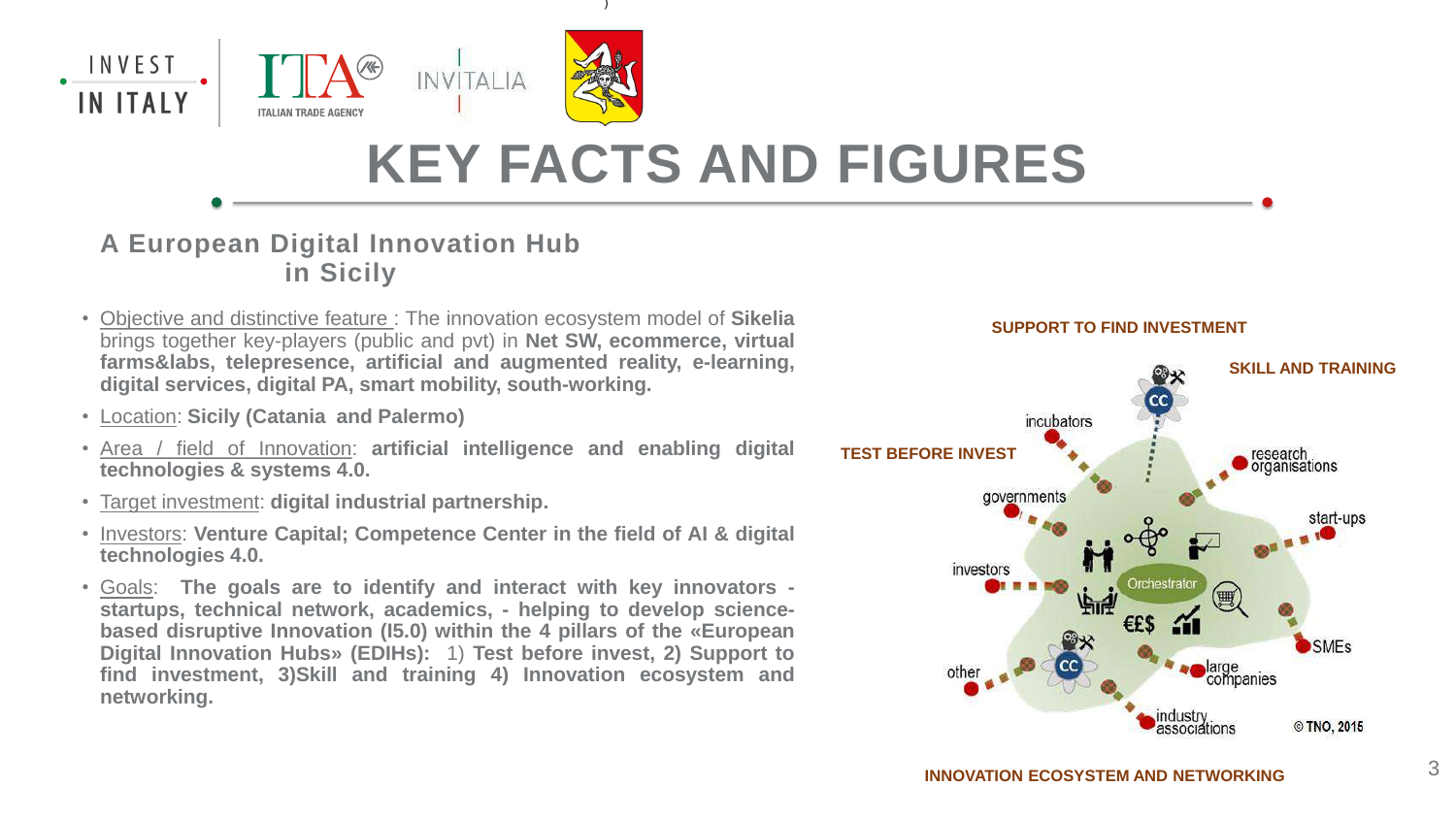**Key-players:** *Research Factory and Network of 85 local key-players (public & pvt);*

\*PSTS (Parco Scientifico e Tecnologico Sicilia) – Regional consortium to support scientific and technological research in Sicily

\*ARTES 4.0 – High Specialization Competence Center "on advanced Robotics and enabling digital Technologies & Systems 4.0"

\*Universities of Catania, Enna Kore, Messina and Palermo

\*INFN (Istituto Nazionale Fisica Nucleare) - Plays a leading role in fundamental research and development of advanced technologies for industry in the areas of ICT, Smart Cities, e-Government, e-Health, environmental sustainability, Cultural Heritage e Smart Manufacturing.

\*CEFPAS – Regional center to support education and training of health regional service

\*DIH Sicilia – Il Digital Innovation Hub Sicilia

### PMI

1. ELMI s.r.l. Palermo 2. Errendi Srl Palermo 3. Euro Services Sas Palermo 4. Factory Accademia Palermo 5. Global Service srl Palermo 6. LookOut srl Palermo 7. MDM Holding s.r.l. Palermo 8. Omnia Consulting Palermo 9. ORSA Palermo 10. ORSA CONSULTING s.r.l. Palermo 11. PANASTUDIO Palermo 12. REM s.r.l. Palermo 13. Sisifo a r.l. Palermo 14.AMV Idealab s.r.l. Messina 15.Arkimede Srl Messina 16. Smartme. IO s.r.l. Messina 17.BASIP S.r.l. Catania 18. BilTech snc Catania 19. Bizmate s.r.l. Catania **20.BLOCKCHAIN ENERGY Catania** 21. ITSYN Srl Catania 22. NET SERVICE SRL Catania 23. Next.04 Catania 24. REBEL CODES SRL Catania 25. Seasoft Spa Catania 26. SitoVivo SRL Catania 27. SMARTOURISM SRLS Catania 28. SIKEBIT SRLS Catania 29. Xenia Progetti s.r.l. Catania 30. Tree srl Catania 31. ITLAB Ragusa 32. Mesh Ragusa 33. Sicily Innovation campus Caltanissetta 34. Soc. Cons. Rocca di Cerere Geopark a r.l. Enna

### 35. UTIP S.r.l. Siracusa

36. GIS INTERNATIONAL S.R.L Siracusa 37. Intellisystem Technologies Siracusa 38. CLS INFORMATICA S.r.l. Trapani

39. Cloud Pathology Group Milano 40.BTE INNOVATION LAB Roma

#### 41. Dyrecta Lab s.r.l. Bari

- 42. EXPLEO ITALIA SPA Roma
- 43. Foodchain SpA Como
- 44. Formamentis srl Roma
- 45. Geidoc Srl Roma
- 46. INNOLABS srl Livorno
- 47. PRISMA SRL Roma
- 48. Swascan Srl Milano

### **GRANDI IMPRESE**

1. TIM Palermo 2. Dedalus Italia Catania 3. Sielte Catania

#### DISTRETTI TECNOLOGICI

1. Distretto Produttivo Agrumi di Sicilia Catania 2. Distretto Tecnologico Sicilia Micro e Nano Sistemi Catania

### UNIVERSITA'

1. Università di Palermo 2. Università di Catania 3. Universita di Messina 4. Università di Enna Kore

### **ITS**

1. Fondazione ITS NUOVE TECNOLOGIE DELLA VITA Alessandro Volta, Palermo

### **MANIFESTAZIONI DI INTERESSE**

1.C&C EURO.DE.A Siracusa 2. X-POP.EU Palermo 3. LEGA COOP SICILIA Palermo 4. Gts SRL Palermo 5. SAFOS SOC COOP Palermo 6. CONFCOMMERCIO Sicilia 7. COONFCOOPERATIVE Palermo (INAF) Roma 8. Consorzio ARCA 9. COVIDSHIELD Srl Catania 10. CONFCOMMERCIO Catania 11. Comune di Acireale Catania 12. Smartitalia srls Catania 13. RULETECH SRLS Catania

#### **EPR/ORGANISMI DI RICERCA**

#### 1 CNR Palermo

- 2. I.E.ME.S.T. Istituto Euro Mediterraneo di Scienza e Tecnologia Palermo
- 3. INFN Palermo
- 4. Istituto Nazionale di Geofisica e Vulcanologia INGV Palermo
- 5. Centro di eccellenza Istituto ISMETT Palermo
- 6. Consorzio COMETA Catania

7. Centro Siciliano di Fisica Nucleare e di Struttura della Materia (CSFNSM) Catania

Totale 85

partner

8. CINI (Consorzio Interuniversitario Nazionale per l'Informatica) Roma

#### **AGGREGATORI**

- 1. Consorzio Meditchain Palermo
- 2. Parco Scientifico e Tecnologico della Sicilia Catania
- 3. Etna Hitech Catania
- 4. Free Mind Foundy Catania
- 5. Innesta Messina
- 6. Consorzio EsseCiEsse Roma

#### **ENTI LOCALI**

1 Comune di Canicattini Bagni Siracusa

#### **ENTE REGIONALE**

1. CEFPAS Caltanissetta

#### **ASSOCIAZIONI DI IMPRESA** 1. ASSOFOR Palermo

- 2. RETE C.I.B.O. SICILIA Catania
- 3. CNA Catania
- 4. Associazione C.R.I.T.I.C.A. Trapani
- 5. Confcommercio Roma

**CENTRO COMPETENZA** 1. ARTES 4.0

#### DIH/EDI IMPRESA 4.0

- 1. DIH Confindustria Sicilia Catania
- 2. EDI Confcommercio Roma

#### Soggetti che hanno adempiuto alle formalità ma non hanno inviato il pic



- 1. GAL Golfo di Castellammare Trapani 2. Informatica Commerciale Palermo
- 3. CNA SICILIA Palermo
- 

# **BUSINESS ENVIRONMENT**

### Distribuzione geografica del partenariato

14. POLO DICULTHER SICILIA Catania 3% 15. CNA Ragusa 16. MachineWires Siracusa 17. KEYS RING S.R.L. Siracusa 18. Pizzicami srls Siracusa 19. Consorzio Quark Siracusa 20. Istituto Nazionale di Astrofisica 21. E.BI.GEN - UGL/CONFIMEA Roma 22. Confimea Imprese Rimini 23. Cogentech Milano 24. CLS Informatica srl 25. Speha Fresia Soc. Coop Roma

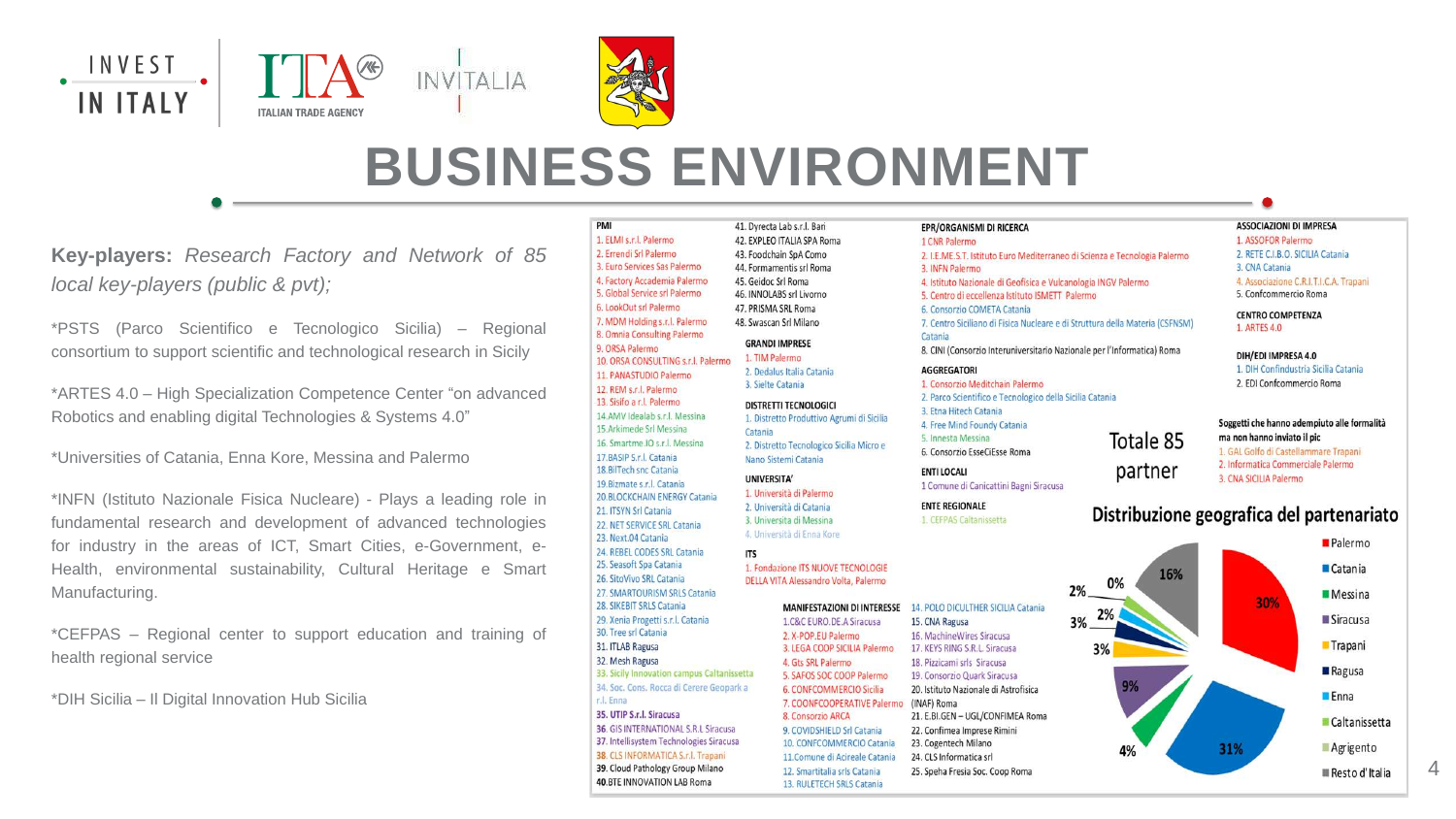## **Advantages**

**1) access point to Innovation & Business in Sicily**

- **Sikelia** is a Research factory «turnkey» with a widespread presence in the Sicilian territory (Catania and Palermo). It helps companies to interact with 85 local key-players (public & private actors);
- **2) Access point to regional policies /funds/opportunity of R&I**
- **The Region of Sicily provides financial support** through the European Structural and Investment Funds **to invest in research, technological development and innovation, to improve the competitiveness of small and medium size businesses, to promote the development of information and communication technologies.**

**3) Sicily must be the place because...**

### **........ INNOVATION SPRINGS FROM THREE MILLENNIA OF HISTORY**





# **LOCATION ADVANTAGES**

isole Eaadi

 $s_{\lambda_{\mathcal{F}_{\mathcal{Q}}}}$ 

Isola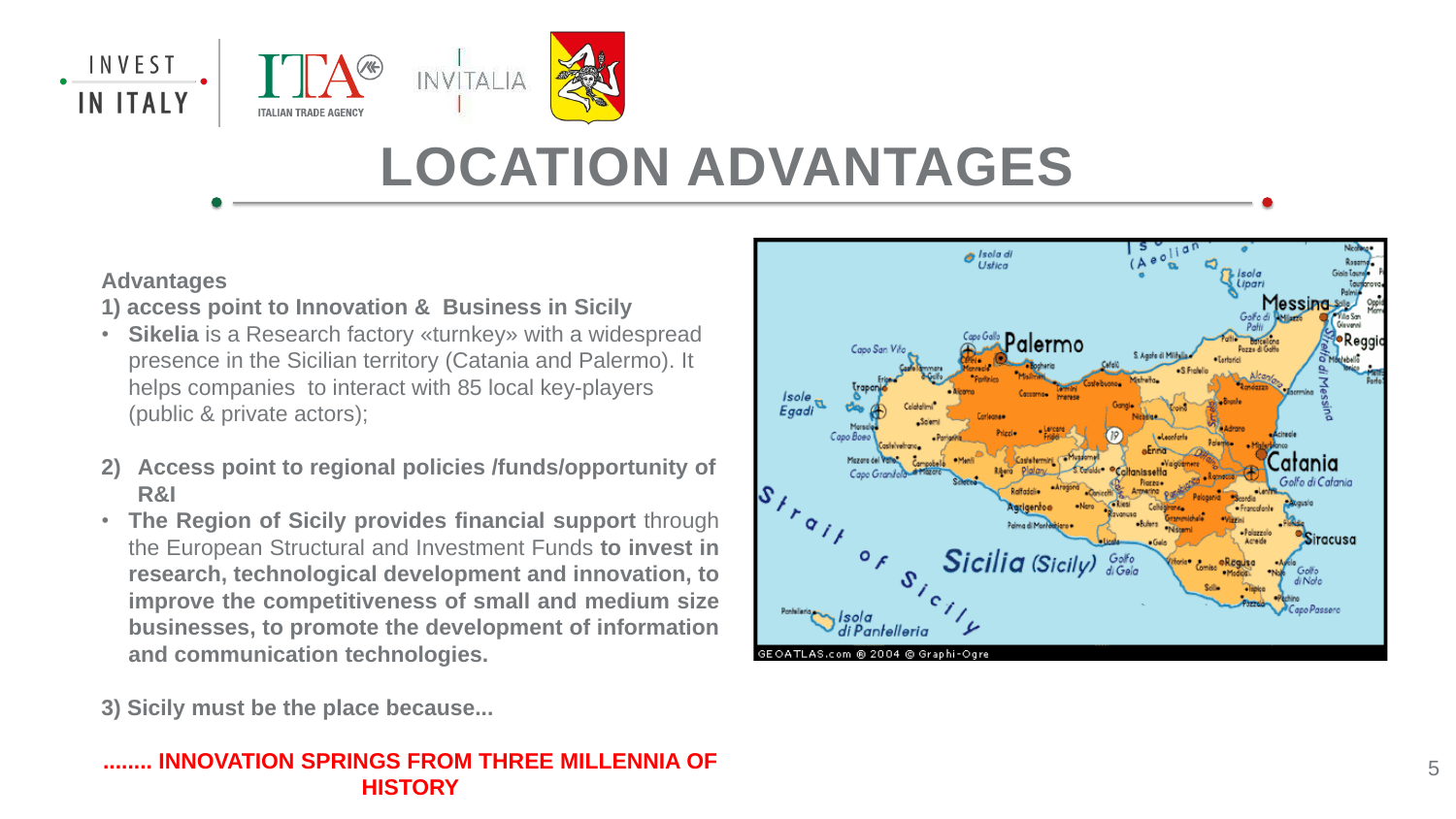















The Sicilian Research and Innovation Smart Specialisation Strategy (RIS3) within the current EU Programming Period 2014-2020 **"S3 Sicilia 2014-2020" has identified the following thematic areas of innovation**:

- **- Agrifood**
- **- Tourism- Heritage (Culture)**
- **- Life Sciences**
- **- Smart Cities & Communities**
- **- Energy**
- **- Blue Growth**